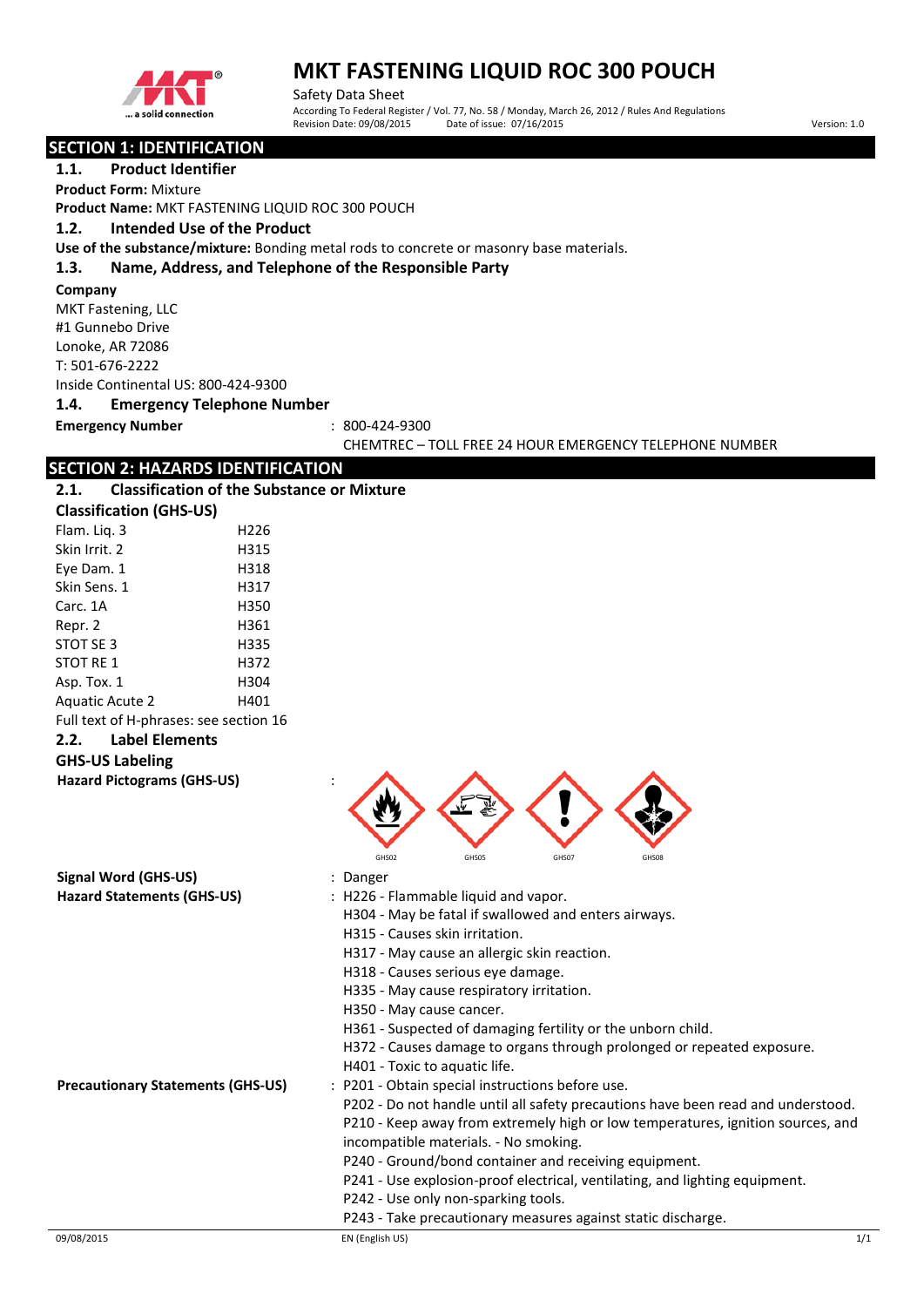Safety Data Sheet

According to Federal Register / Vol. 77, No. 58 / Monday, March 26, 2012 / Rules and Regulations

- P260 Do not breathe vapors, mist, or spray. P264 - Wash hands, forearms, and other exposed areas thoroughly after handling.
- P270 Do not eat, drink or smoke when using this product.
- P271 Use only outdoors or in a well-ventilated area.
- P272 Contaminated work clothing must not be allowed out of the workplace.
- P273 Avoid release to the environment.
- P280 Wear protective gloves, protective clothing, and eye protection.
- P301+P310 If swallowed: Immediately call a poison center or doctor.

P303+P361+P353 - If on skin (or hair): Take off immediately all contaminated clothing. Rinse skin with water/shower.

P304+P340 - If inhaled: Remove person to fresh air and keep at rest in a position comfortable for breathing.

P305+P351+P338 - If in eyes: Rinse cautiously with water for several minutes.

Remove contact lenses, if present and easy to do. Continue rinsing.

P314 - Get medical advice/attention if you feel unwell.

P321 - Specific treatment (see section 4 on this SDS).

P331 - Do NOT induce vomiting.

P333+P313 - If skin irritation or rash occurs: Get medical advice/attention.

P362+P364 - Take off contaminated clothing and wash it before reuse.

P370+P378 - In case of fire: Use appropriate media (see section 5) to extinguish. P405 - Store locked up.

P501 - Dispose of contents/container in accordance with local, regional, national, and international regulations.

P403+P233+P235 - Store in a well-ventilated place. Keep container tightly closed. Keep cool.

P308+310+313 - If exposed or concerned: Get medical advice/attention. Immediately call a poison center or doctor.

#### **2.3. Other Hazards**

Exposure may aggravate those with pre-existing eye, skin, or respiratory conditions.

#### **2.4. Unknown Acute Toxicity (GHS-US)**

No data available

#### **SECTION 3: COMPOSITION/INFORMATION ON INGREDIENTS**

**3.1. Substance**

## Not applicable

**3.2. Mixture**

| Name                                                                                                        | <b>Product Identifier</b> | %    | <b>Classification (GHS-US)</b>                                                                                                                                                                                                                                                                       |
|-------------------------------------------------------------------------------------------------------------|---------------------------|------|------------------------------------------------------------------------------------------------------------------------------------------------------------------------------------------------------------------------------------------------------------------------------------------------------|
| Resin:                                                                                                      |                           |      |                                                                                                                                                                                                                                                                                                      |
| 1,3-Benzenedicarboxylic acid, polymer with 2,5-<br>furandione, 2,2'-oxybis[ethanol] and 1,2-<br>propanediol | (CAS No) 36346-15-3       | 33.5 | Not classified                                                                                                                                                                                                                                                                                       |
| Styrene                                                                                                     | (CAS No) 100-42-5         | 18.1 | Flam. Liq. 3, H226<br>Acute Tox. 4 (Oral), H302<br>Acute Tox. 4<br>(Inhalation: vapour), H332<br>Skin Irrit. 2, H315<br>Eye Irrit. 2A, H319<br>Carc. 1B, H350<br>Repr. 2, H361<br>STOT SE 3, H335<br><b>STOT RE 1, H372</b><br>Asp. Tox. 1, H304<br>Aquatic Acute 2, H401<br>Aquatic Chronic 3, H412 |

#### **Hardener:**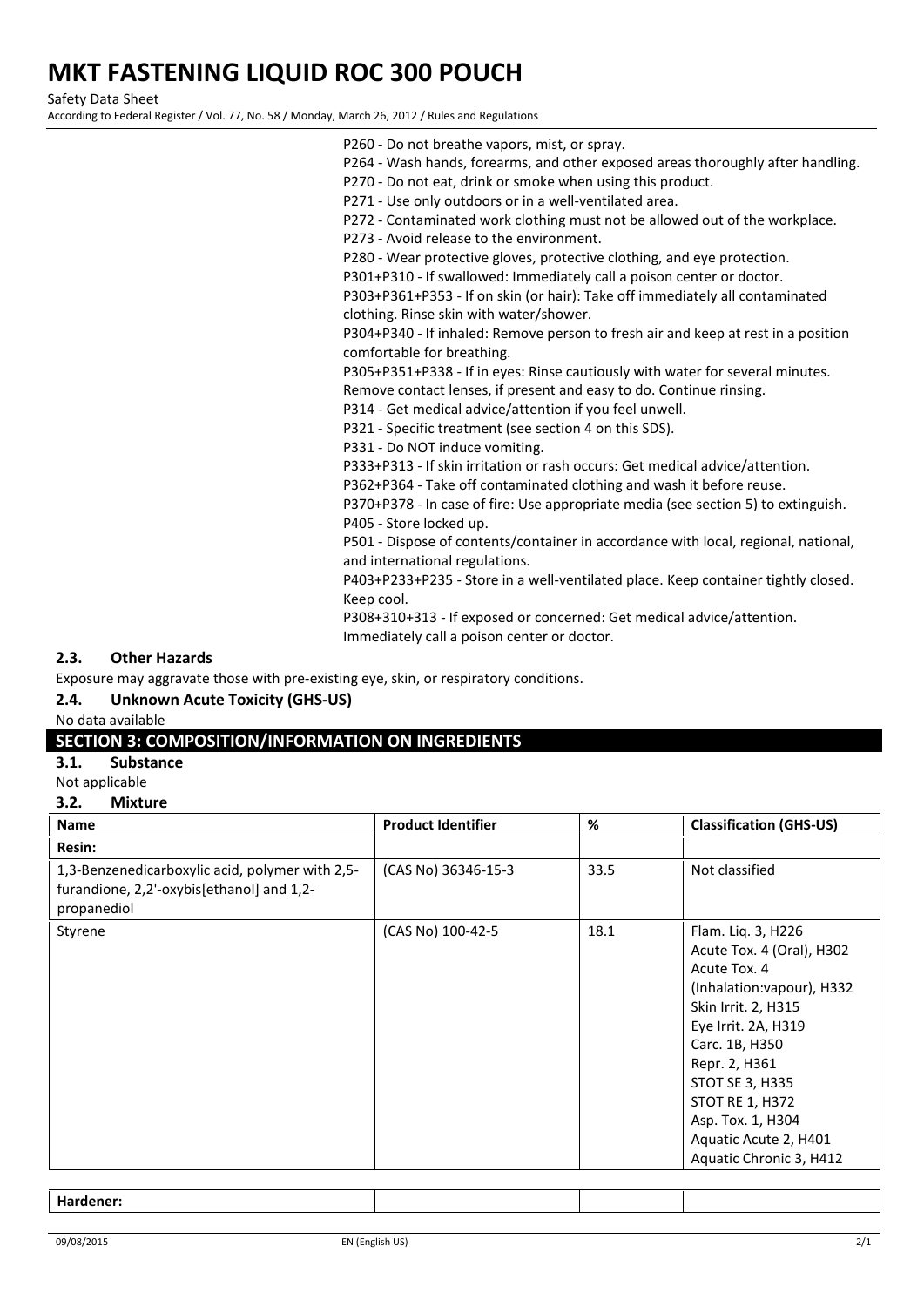Safety Data Sheet

According to Federal Register / Vol. 77, No. 58 / Monday, March 26, 2012 / Rules and Regulations

| Calcium oxide                                    | (CAS No) 1305-78-8  | $43.38 - 46.21$ | Skin Irrit. 2, H315<br>Eye Dam. 1, H318<br>STOT SE 3, H335<br>Aquatic Acute 3, H402       |
|--------------------------------------------------|---------------------|-----------------|-------------------------------------------------------------------------------------------|
| Dibenzoyl peroxide                               | (CAS No) 94-36-0    | 1.4             | Org. Perox. B, H241<br>Eye Irrit. 2A, H319<br>Skin Sens. 1, H317<br>Aquatic Acute 1, H400 |
| 1,2-Benzenedicarboxylic acid, dicyclohexyl ester | (CAS No) 84-61-7    | 1.4             | Skin Sens. 1, H317<br>Repr. 2, H361<br>Aquatic Chronic 3, H412                            |
| Quartz                                           | (CAS No) 14808-60-7 | $0.235 - 0.945$ | Carc. 1A, H350<br><b>STOT SE 3, H335</b><br><b>STOT RE 1, H372</b>                        |

Full text of H-phrases: see section 16

#### **SECTION 4: FIRST AID MEASURES**

#### **4.1. Description of First Aid Measures**

**First-aid Measures General**: Never give anything by mouth to an unconscious person. If you feel unwell, seek medical advice (show the label where possible).

**First-aid Measures After Inhalation**: When symptoms occur: go into open air and ventilate suspected area. Obtain medical attention if breathing difficulty persists.

**First-aid Measures After Skin Contact**: Remove contaminated clothing. Drench affected area with water for at least 15 minutes. Obtain medical attention if irritation develops or persists.

**First-aid Measures After Eye Contact**: Rinse cautiously with water for at least 60 minutes. Remove contact lenses, if present and easy to do. Continue rinsing. Get immediate medical advice/attention.

**First-aid Measures After Ingestion**: Do NOT induce vomiting. Rinse mouth. Immediately call a POISON CENTER or doctor/physician.

#### **4.2. Most important symptoms and effects, both acute and delayed**

**Symptoms/Injuries:** Causes skin irritation. May cause respiratory irritation. Causes serious eye damage. Skin sensitization. May cause cancer. Suspected of damaging fertility or the unborn child. Causes damage to organs through prolonged or repeated exposure. May be fatal if swallowed and enters airways.

**Symptoms/Injuries After Inhalation:** Irritation of the respiratory tract and the other mucous membranes.

**Symptoms/Injuries After Skin Contact:** Redness, pain, swelling, itching, burning, dryness, and dermatitis. May cause an allergic skin reaction.

**Symptoms/Injuries After Eye Contact:** Causes permanent damage to the cornea, iris, or conjunctiva.

**Symptoms/Injuries After Ingestion:** Aspiration into the lungs can occur during ingestion or vomiting and may cause lung injury. **Chronic Symptoms:** May cause cancer. Suspected of damaging fertility or the unborn child. Causes damage to organs through prolonged or repeated exposure.

#### **4.3. Indication of Any Immediate Medical Attention and Special Treatment Needed**

If exposed or concerned, get medical advice and attention. If medical advice is needed, have product container or label at hand.

#### **SECTION 5: FIRE-FIGHTING MEASURES**

### **5.1. Extinguishing Media**

**Suitable Extinguishing Media:** Dry chemical powder, alcohol-resistant foam, carbon dioxide (CO<sub>2</sub>). Water may be ineffective but water should be used to keep fire-exposed container cool.

**Unsuitable Extinguishing Media:** Do not use a heavy water stream. A heavy water stream may spread burning liquid.

#### **5.2. Special Hazards Arising From the Substance or Mixture**

#### **Fire Hazard:** Flammable liquid and vapor.

**Explosion Hazard:** May form flammable or explosive vapor-air mixture.

**Reactivity:** Reacts violently with strong oxidizers. Increased risk of fire or explosion.

#### **5.3. Advice for Firefighters**

**Precautionary Measures Fire:** Exercise caution when fighting any chemical fire.

**Firefighting Instructions:** Use water spray or fog for cooling exposed containers. In case of major fire and large quantities: Evacuate area. Fight fire remotely due to the risk of explosion.

**Protection During Firefighting:** Do not enter fire area without proper protective equipment, including respiratory protection. **Other Information:** Do not allow run-off from fire fighting to enter drains or water courses.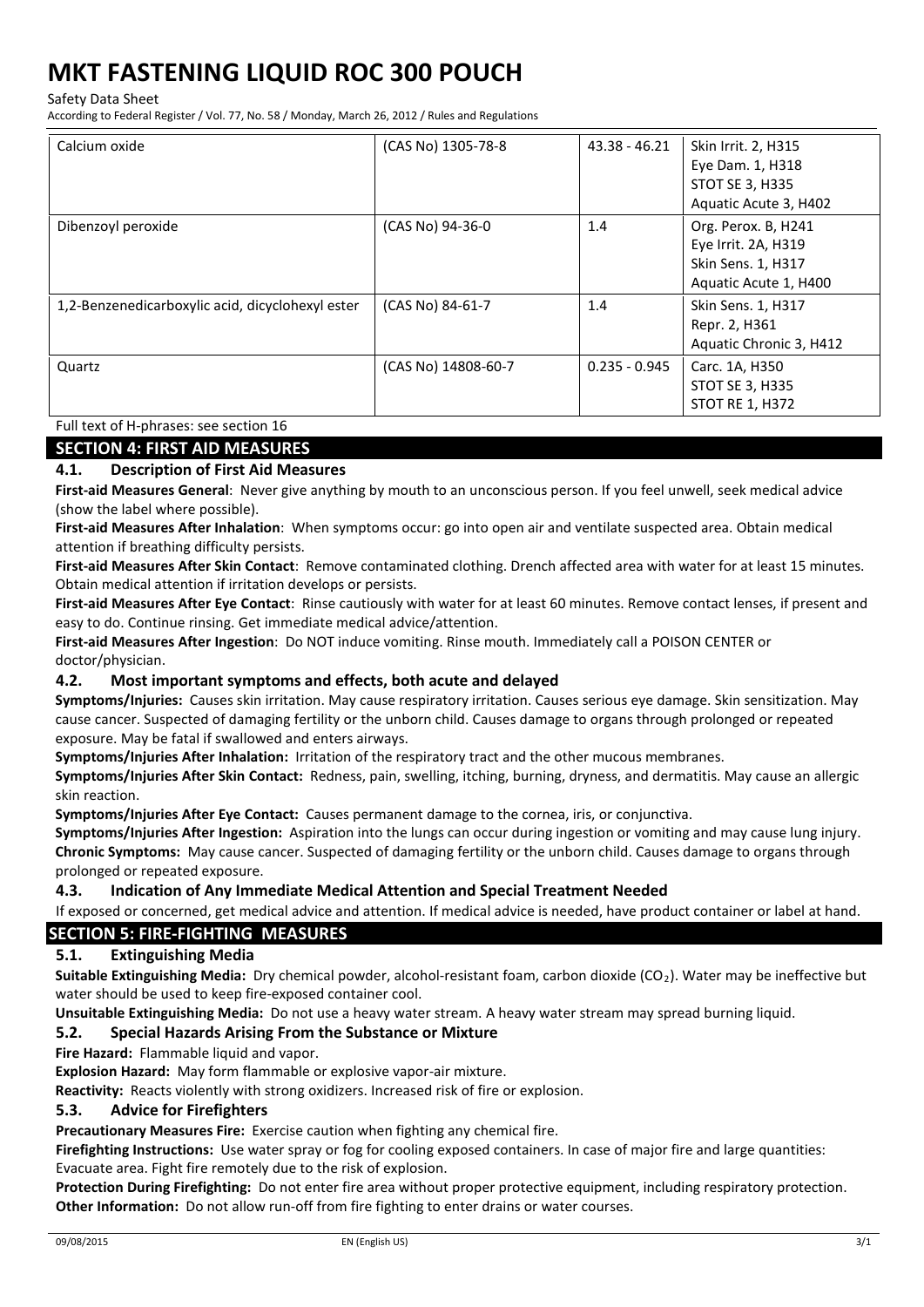Safety Data Sheet

According to Federal Register / Vol. 77, No. 58 / Monday, March 26, 2012 / Rules and Regulations

#### **SECTION 6: ACCIDENTAL RELEASE MEASURES**

#### **6.1. Personal Precautions, Protective Equipment and Emergency Procedures**

**General Measures**: Do not get in eyes, on skin, or on clothing. Keep away from heat, hot surfaces, sparks, open flames, and other ignition sources. No smoking. Use special care to avoid static electric charges. Do not breathe vapor, mist or spray. Do not handle until all safety precautions have been read and understood.

#### **6.1.1. For Non-emergency Personnel**

**Protective Equipment:** Use appropriate personal protection equipment (PPE).

**Emergency Procedures:** Evacuate unnecessary personnel. Stop leak if safe to do so.

#### **6.1.2. For Emergency Responders**

**Protective Equipment:** Equip cleanup crew with proper protection.

**Emergency Procedures:** Ventilate area. Upon arrival at the scene, a first responder is expected to recognize the presence of dangerous goods, protect oneself and the public, secure the area, and call for the assistance of trained personnel as soon as conditions permit. Eliminate ignition sources.

#### **6.2. Environmental Precautions**

Prevent entry to sewers and public waters. Avoid release to the environment.

#### **6.3. Methods and Material for Containment and Cleaning Up**

**For Containment:** Contain any spills with dikes or absorbents to prevent migration and entry into sewers or streams. As an immediate precautionary measure, isolate spill or leak area in all directions.

**Methods for Cleaning Up:** Clean up spills immediately and dispose of waste safely. Transfer spilled material to a suitable container for disposal. Contact competent authorities after a spill. Absorb and/or contain spill with inert material. Do not take up in combustible material such as: saw dust or cellulosic material. Use only non-sparking tools.

#### **6.4. Reference to Other Sections**

See Heading 8. Exposure controls and personal protection. See Section 13, Disposal Considerations.

## **SECTION 7: HANDLING AND STORAGE**

#### **7.1. Precautions for Safe Handling**

**Additional Hazards When Processed:** Handle empty containers with care because residual vapors are flammable. **Precautions for Safe Handling:** Wash hands and other exposed areas with mild soap and water before eating, drinking or smoking and when leaving work. Take precautionary measures against static discharge. Use only non-sparking tools. Avoid contact with eyes, skin and clothing. Do not get in eyes, on skin, or on clothing. Obtain special instructions before use. Do not handle until all safety precautions have been read and understood. Do NOT breathe (dust, vapor, mist, gas).

**Hygiene Measures:** Handle in accordance with good industrial hygiene and safety procedures.

#### **7.2. Conditions for Safe Storage, Including Any Incompatibilities**

**Technical Measures:** Comply with applicable regulations. Take action to prevent static discharges. Ground and bond container and receiving equipment. Use explosion-proof electrical, ventilating, and lighting equipment.

**Storage Conditions:** Store in a dry, cool place. Keep/Store away from direct sunlight, extremely high or low temperatures and incompatible materials. Store in a well-ventilated place. Keep container tightly closed. Keep in fireproof place.

**Incompatible Products:** Strong acids, strong bases, strong oxidizers.

#### **7.3. Specific End Use(s)**

Bonding metal rods to concrete or masonry base materials.

### **SECTION 8: EXPOSURE CONTROLS/PERSONAL PROTECTION**

#### **8.1. Control Parameters**

For substances listed in section 3 that are not listed here, there are no established exposure limits from the manufacturer, supplier, importer, or the appropriate advisory agency including: ACGIH (TLV), NIOSH (REL), or OSHA (PEL).

| <b>Styrene (100-42-5)</b> |                                       |                                        |
|---------------------------|---------------------------------------|----------------------------------------|
| <b>USA ACGIH</b>          | ACGIH TWA (ppm)                       | 20 ppm                                 |
| <b>USA ACGIH</b>          | ACGIH STEL (ppm)                      | 40 ppm                                 |
| <b>USA ACGIH</b>          | <b>ACGIH chemical category</b>        | Not Classifiable as a Human Carcinogen |
| <b>USA NIOSH</b>          | NIOSH REL (TWA) $(mg/m3)$             | 215 mg/m <sup>3</sup>                  |
| <b>USA NIOSH</b>          | NIOSH REL (TWA) (ppm)                 | 50 ppm                                 |
| <b>USA NIOSH</b>          | NIOSH REL (STEL) (mg/m <sup>3</sup> ) | 425 mg/m <sup>3</sup>                  |
| <b>USA NIOSH</b>          | NIOSH REL (STEL) (ppm)                | $100$ ppm                              |
| <b>USA IDLH</b>           | US IDLH (ppm)                         | 700 ppm                                |
| <b>USA OSHA</b>           | OSHA PEL (TWA) (ppm)                  | $100$ ppm                              |
| <b>USA OSHA</b>           | OSHA PEL (Ceiling) (ppm)              | $200$ ppm                              |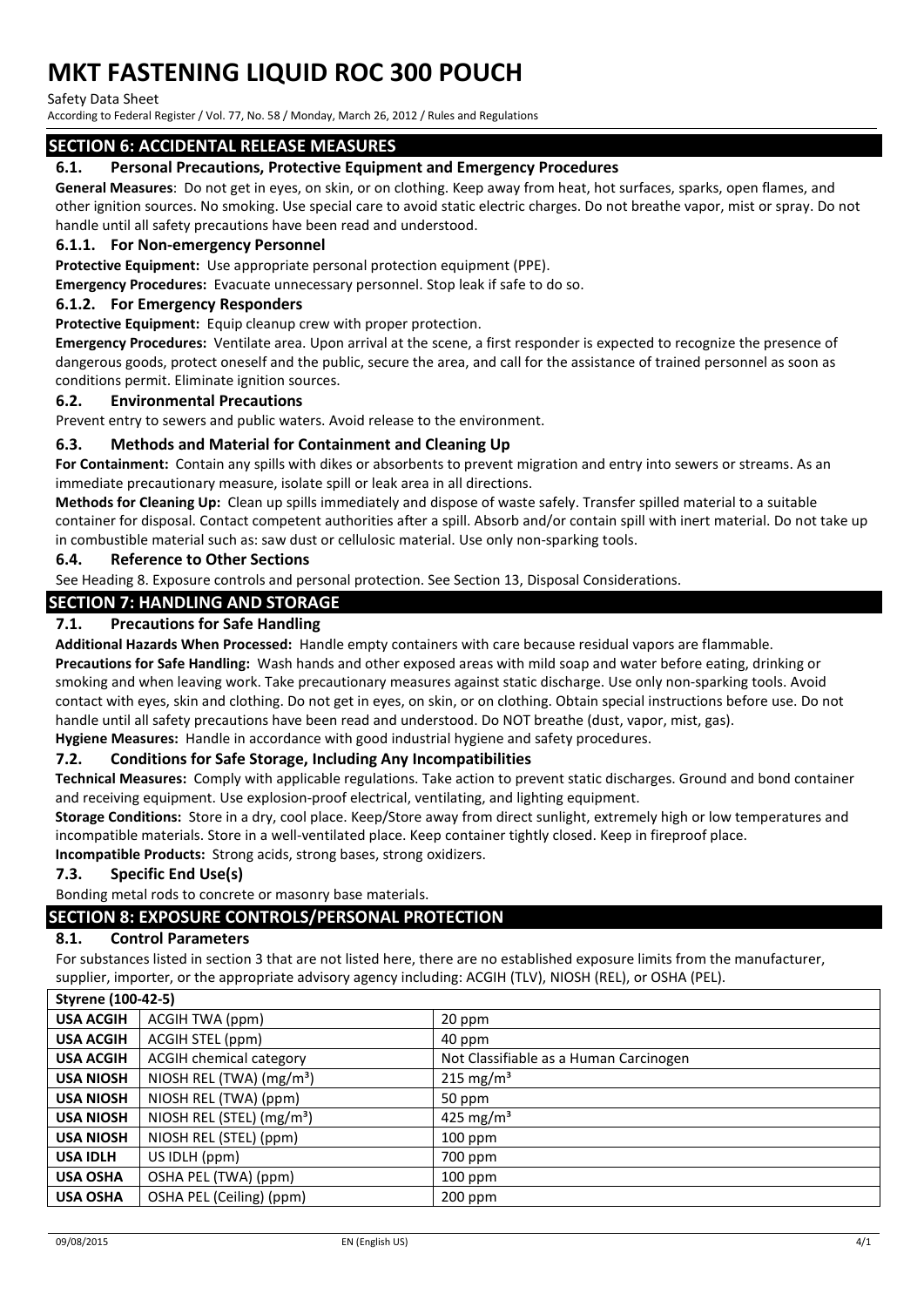#### Safety Data Sheet

According to Federal Register / Vol. 77, No. 58 / Monday, March 26, 2012 / Rules and Regulations

| Dibenzoyl peroxide (94-36-0) |                                      |                                                                           |
|------------------------------|--------------------------------------|---------------------------------------------------------------------------|
| <b>USA ACGIH</b>             | ACGIH TWA $(mg/m3)$                  | 5 mg/ $m3$                                                                |
| <b>USA ACGIH</b>             | <b>ACGIH chemical category</b>       | Not Classifiable as a Human Carcinogen                                    |
| <b>USA NIOSH</b>             | NIOSH REL (TWA) (mg/m <sup>3</sup> ) | 5 mg/m <sup>3</sup>                                                       |
| <b>USA IDLH</b>              | US IDLH $(mg/m3)$                    | 1500 mg/m <sup>3</sup>                                                    |
| <b>USA OSHA</b>              | OSHA PEL (TWA) (mg/m <sup>3</sup> )  | 5 mg/ $m3$                                                                |
|                              | Calcium oxide (1305-78-8)            |                                                                           |
| <b>USA ACGIH</b>             | ACGIH TWA $(mg/m3)$                  | 2 mg/m <sup>3</sup>                                                       |
| <b>USA NIOSH</b>             | NIOSH REL (TWA) (mg/m <sup>3</sup> ) | 2 mg/m <sup>3</sup>                                                       |
| <b>USA IDLH</b>              | US IDLH $(mg/m3)$                    | $25 \text{ mg/m}^3$                                                       |
| <b>USA OSHA</b>              | OSHA PEL (TWA) (mg/m <sup>3</sup> )  | 5 mg/ $m3$                                                                |
| Quartz (14808-60-7)          |                                      |                                                                           |
| <b>USA ACGIH</b>             | ACGIH TWA $(mg/m3)$                  | 0.025 mg/m <sup>3</sup> (respirable fraction)                             |
| <b>USA ACGIH</b>             | <b>ACGIH chemical category</b>       | A2 - Suspected Human Carcinogen                                           |
| <b>USA NIOSH</b>             | NIOSH REL (TWA) (mg/m <sup>3</sup> ) | 0.05 mg/m <sup>3</sup> (respirable dust)                                  |
| <b>USA IDLH</b>              | US IDLH $(mg/m3)$                    | 50 mg/m <sup>3</sup> (respirable dust)                                    |
| <b>USA OSHA</b>              | OSHA PEL (STEL) (mg/m <sup>3</sup> ) | 250 mppcf/%SiO <sub>2</sub> +5, 10mg/m <sup>3</sup> /%SiO <sub>2</sub> +2 |

#### **8.2. Exposure Controls**

**Appropriate Engineering Controls** : Emergency eye wash fountains and safety showers should be available in the immediate vicinity of any potential exposure. Ensure adequate ventilation, especially in confined areas. Ensure all national/local regulations are observed. Gas detectors should be used when flammable gases or vapors may be released. Proper grounding procedures to avoid static electricity should be followed. Use explosionproof equipment. **Personal Protective Equipment** : Gloves. Protective clothing. Protective goggles. Insufficient ventilation: wear respiratory protection. Face shield. **Materials for Protective Clothing** : Chemically resistant materials and fabrics. Wear fire/flame resistant/retardant clothing. Hand Protection **Hand Protective EXECUTE:** Wear protective gloves. **Eye Protection** : Chemical goggles or face shield. **Skin and Body Protection** : Wear suitable protective clothing. **Respiratory Protection** : If exposure limits are exceeded or irritation is experienced, approved respiratory protection should be worn. In case of inadequate ventilation, oxygen deficient atmosphere, or where exposure levels are not known wear approved respiratory protection.

#### **Other Information** : When using, do not eat, drink or smoke. **SECTION 9: PHYSICAL AND CHEMICAL PROPERTIES**

## **9.1. Information on Basic Physical and Chemical Properties**

| <b>Physical State</b>            | : Liquid                                                      |
|----------------------------------|---------------------------------------------------------------|
| Appearance                       | : Part A: Light yellow viscous liquid<br>Part B: White Powder |
| Odor                             | : Styrene Odor                                                |
| <b>Odor Threshold</b>            | : No data available                                           |
| рH                               | : No data available                                           |
| <b>Evaporation Rate</b>          | : No data available                                           |
| <b>Melting Point</b>             | : No data available                                           |
| <b>Freezing Point</b>            | : No data available                                           |
| <b>Boiling Point</b>             | : No data available                                           |
| <b>Flash Point</b>               | : No data available                                           |
| <b>Auto-ignition Temperature</b> | : No data available                                           |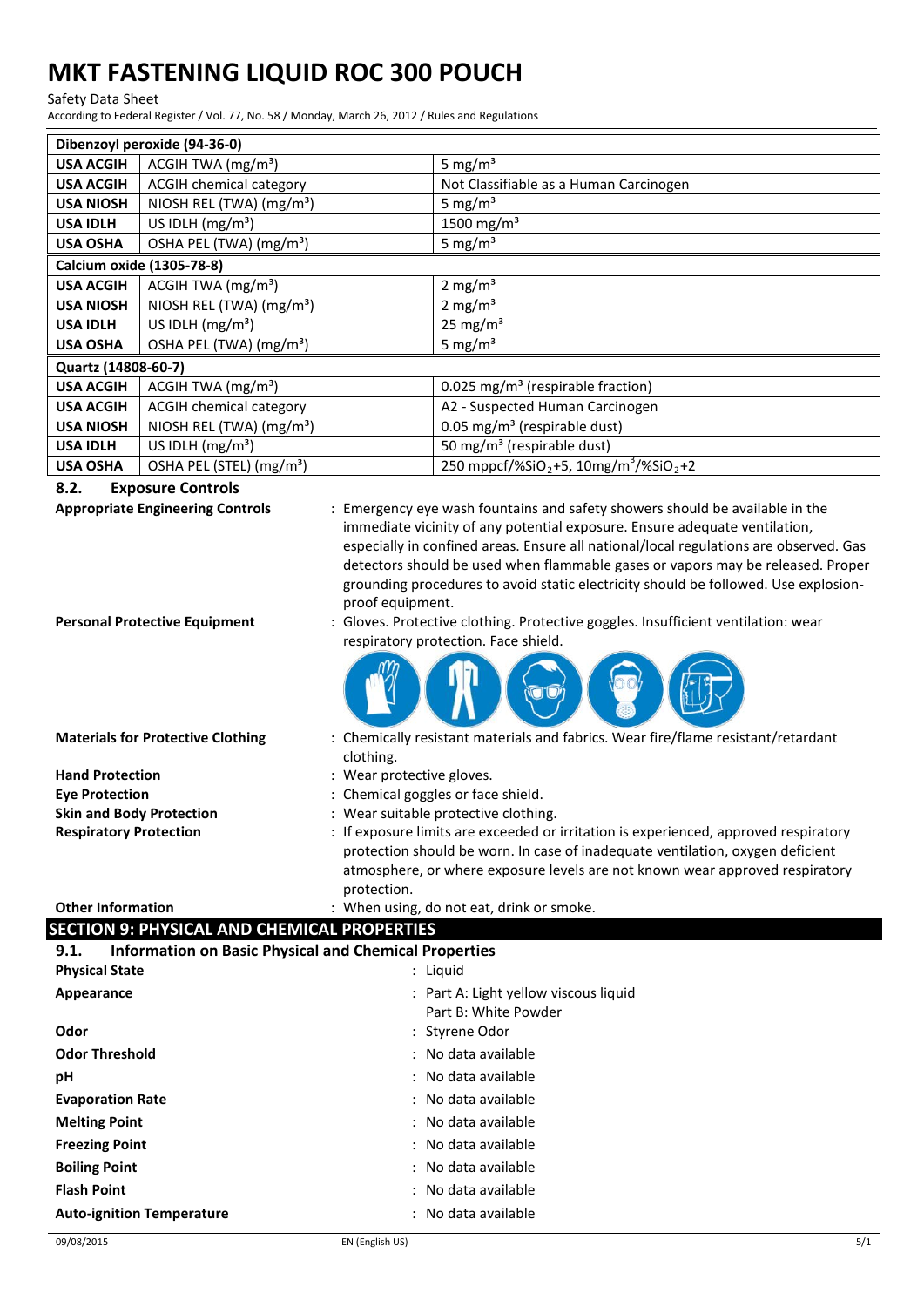Safety Data Sheet

According to Federal Register / Vol. 77, No. 58 / Monday, March 26, 2012 / Rules and Regulations

| <b>Decomposition Temperature</b>                                     | : No data available |
|----------------------------------------------------------------------|---------------------|
| Flammability (solid, gas)                                            | : No data available |
| <b>Vapor Pressure</b>                                                | : No data available |
| <b>Relative Vapor Density at 20 °C</b>                               | : No data available |
| <b>Relative Density</b>                                              | : No data available |
| Solubility                                                           | : No data available |
| <b>Partition Coefficient: N-Octanol/Water</b>                        | : No data available |
| <b>Viscosity</b>                                                     | : No data available |
| 9.2.<br><b>Other Information</b> No additional information available |                     |

#### **SECTION 10: STABILITY AND REACTIVITY**

**10.1. Reactivity:** Reacts violently with strong oxidizers. Increased risk of fire or explosion.

**10.2. Chemical Stability:** Flammable liquid and vapor. May form flammable or explosive vapor-air mixture.

**10.3. Possibility of Hazardous Reactions:** Hazardous polymerization will not occur.

**10.4. Conditions to Avoid:** Direct sunlight, extremely high or low temperatures, heat, hot surfaces, sparks, open flames, incompatible materials, and other ignition sources.

**10.5. Incompatible Materials:** Strong acids, strong bases, strong oxidizers.

**10.6. Hazardous Decomposition Products:** Carbon oxides (CO, CO<sub>2</sub>). Oxides of calcium.

#### **SECTION 11: TOXICOLOGICAL INFORMATION**

### **11.1. Information On Toxicological Effects**

**Acute Toxicity:** Not classified

| <b>Styrene (100-42-5)</b>                                  |                |
|------------------------------------------------------------|----------------|
| LD50 Oral Rat                                              | 1000 mg/kg     |
| <b>LC50 Inhalation Rat</b>                                 | 11.7 mg/l/4h   |
| Dibenzoyl peroxide (94-36-0)                               |                |
| <b>LD50 Oral Rat</b>                                       | 7710 mg/kg     |
| 1,2-Benzenedicarboxylic acid, dicyclohexyl ester (84-61-7) |                |
| <b>LD50 Oral Rat</b>                                       | 30 ml/kg       |
| Calcium oxide (1305-78-8)                                  |                |
| <b>LD50 Oral Rat</b>                                       | $>$ 2000 mg/kg |
| <b>LD50 Dermal Rabbit</b>                                  | > 2500 mg/kg   |
| Quartz (14808-60-7)                                        |                |
| <b>LD50 Oral Rat</b>                                       | > 5000 mg/kg   |
| <b>LD50 Dermal Rat</b>                                     | $>$ 5000 mg/kg |

**Skin Corrosion/Irritation:** Causes skin irritation.

**Serious Eye Damage/Irritation:** Causes serious eye damage.

**Respiratory or Skin Sensitization:** May cause an allergic skin reaction.

**Germ Cell Mutagenicity:** Not classified

**Carcinogenicity:** May cause cancer.

| <b>Styrene (100-42-5)</b>                        |                                                |
|--------------------------------------------------|------------------------------------------------|
| <b>IARC</b> group                                | 2B                                             |
| <b>National Toxicology Program (NTP) Status</b>  | Reasonably anticipated to be Human Carcinogen. |
| <b>OSHA Hazard Communication Carcinogen List</b> | In OSHA Hazard Communication Carcinogen list.  |
| Dibenzoyl peroxide (94-36-0)                     |                                                |
| <b>IARC</b> group                                |                                                |
| Quartz (14808-60-7)                              |                                                |
| <b>IARC</b> group                                |                                                |
| <b>National Toxicology Program (NTP) Status</b>  | Known Human Carcinogens.                       |
| <b>OSHA Hazard Communication Carcinogen List</b> | In OSHA Hazard Communication Carcinogen list.  |

**Reproductive Toxicity:** Suspected of damaging fertility or the unborn child.

**Specific Target Organ Toxicity (Single Exposure):** May cause respiratory irritation.

**Specific Target Organ Toxicity (Repeated Exposure):** Causes damage to organs through prolonged or repeated exposure.

**Aspiration Hazard:** May be fatal if swallowed and enters airways.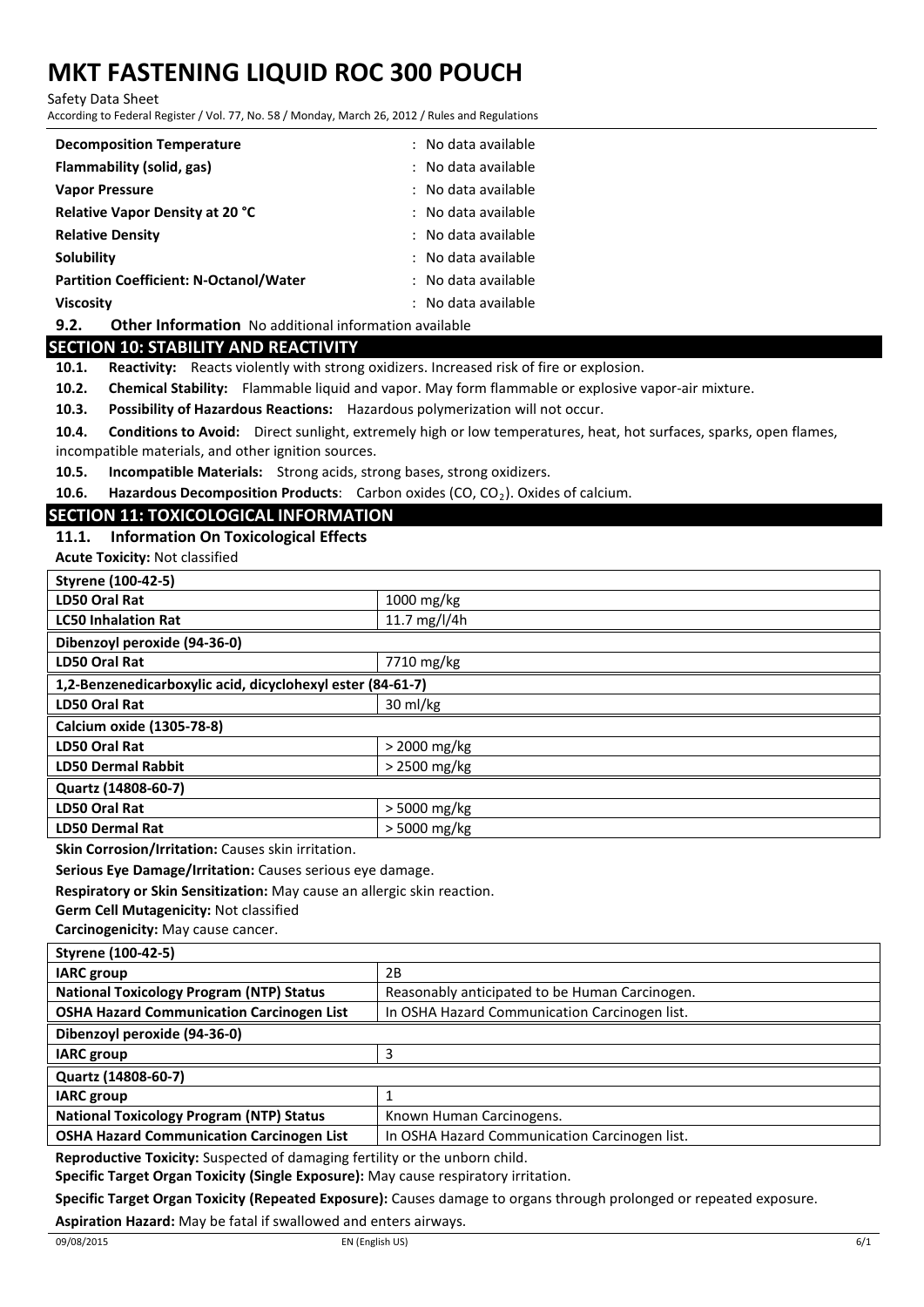Safety Data Sheet

According to Federal Register / Vol. 77, No. 58 / Monday, March 26, 2012 / Rules and Regulations

**Symptoms/Injuries After Inhalation:** Irritation of the respiratory tract and the other mucous membranes.

**Symptoms/Injuries After Skin Contact:** Redness, pain, swelling, itching, burning, dryness, and dermatitis. May cause an allergic skin reaction.

**Symptoms/Injuries After Eye Contact:** Causes permanent damage to the cornea, iris, or conjunctiva.

**Symptoms/Injuries After Ingestion:** Aspiration into the lungs can occur during ingestion or vomiting and may cause lung injury. **Chronic Symptoms:** May cause cancer. Suspected of damaging fertility or the unborn child. Causes damage to organs through prolonged or repeated exposure.

### **SECTION 12: ECOLOGICAL INFORMATION**

**12.1. Toxicity**

| <b>Ecology - General</b>                      | : Toxic to aquatic life.                                                             |
|-----------------------------------------------|--------------------------------------------------------------------------------------|
| <b>Styrene (100-42-5)</b>                     |                                                                                      |
| LC50 Fish 1                                   | 3.24 - 4.99 mg/l (Exposure time: 96 h - Species: Pimephales promelas [flow-through]) |
| EC50 Daphnia 1                                | 3.3 - 7.4 mg/l (Exposure time: 48 h - Species: Daphnia magna)                        |
| <b>LC 50 Fish 2</b>                           | 19.03 - 33.53 mg/l (Exposure time: 96 h - Species: Lepomis macrochirus [static])     |
| <b>NOEC</b> (acute)                           | 44 mg/kg (Exposure time: 14 Days - Species: Eisenia foetida [soil dry weight])       |
| Dibenzoyl peroxide (94-36-0)                  |                                                                                      |
| EC50 Daphnia 1                                | $0.07$ mg/l                                                                          |
| Calcium oxide (1305-78-8)                     |                                                                                      |
| LC50 Fish 1                                   | 1070 mg/l (Exposure time: 96 h - Species: Cyprinus carpio [static])                  |
| <b>Persistence and Degradability</b><br>12.2. |                                                                                      |

**MKT FASTENING LIQUID ROC 300 POUCH Persistence and Degradability** Not established.

| Calcium oxide (1305-78-8) |  |
|---------------------------|--|
| (no bioaccumulation)      |  |
|                           |  |

**12.4. Mobility in Soil** No additional information available

### **12.5. Other Adverse Effects**

**Other Information COLLECT ENGLISION CONTENT** : Avoid release to the environment.

## **SECTION 13: DISPOSAL CONSIDERATIONS**

### **13.1. Waste treatment methods**

**Waste Disposal Recommendations:** Dispose of contents/container in accordance with local, regional, national, and international regulations.

**Additional Information:** Handle empty containers with care because residual vapors are flammable.

**Ecology – Waste Materials:** Avoid release to the environment. This material is hazardous to the aquatic environment. Keep out of sewers and waterways.

### **SECTION 14: TRANSPORT INFORMATION**

| In Accordance with DOT<br>14.1.                           |                                      |     |
|-----------------------------------------------------------|--------------------------------------|-----|
| <b>Proper Shipping Name</b>                               | : RESIN SOLUTION flammable (Styrene) |     |
| <b>Hazard Class</b>                                       | $\therefore$ 3                       |     |
| <b>Identification Number</b>                              | : UN1866                             |     |
| <b>Label Codes</b>                                        | $\therefore$ 3                       |     |
| <b>Packing Group</b>                                      | $\therefore$ $\blacksquare$          |     |
| <b>ERG Number</b>                                         | : 128                                |     |
| 14.2. In Accordance with IMDG                             |                                      |     |
| : RESIN SOLUTION (Styrene)<br><b>Proper Shipping Name</b> |                                      |     |
| <b>Hazard Class</b>                                       | $\colon$ 3                           |     |
| <b>Identification Number</b>                              | : UN1866                             |     |
| <b>Packing Group</b>                                      | $\therefore$ $\parallel$             |     |
| <b>Label Codes</b>                                        | : 3                                  |     |
| 09/08/2015                                                | EN (English US)                      | 7/1 |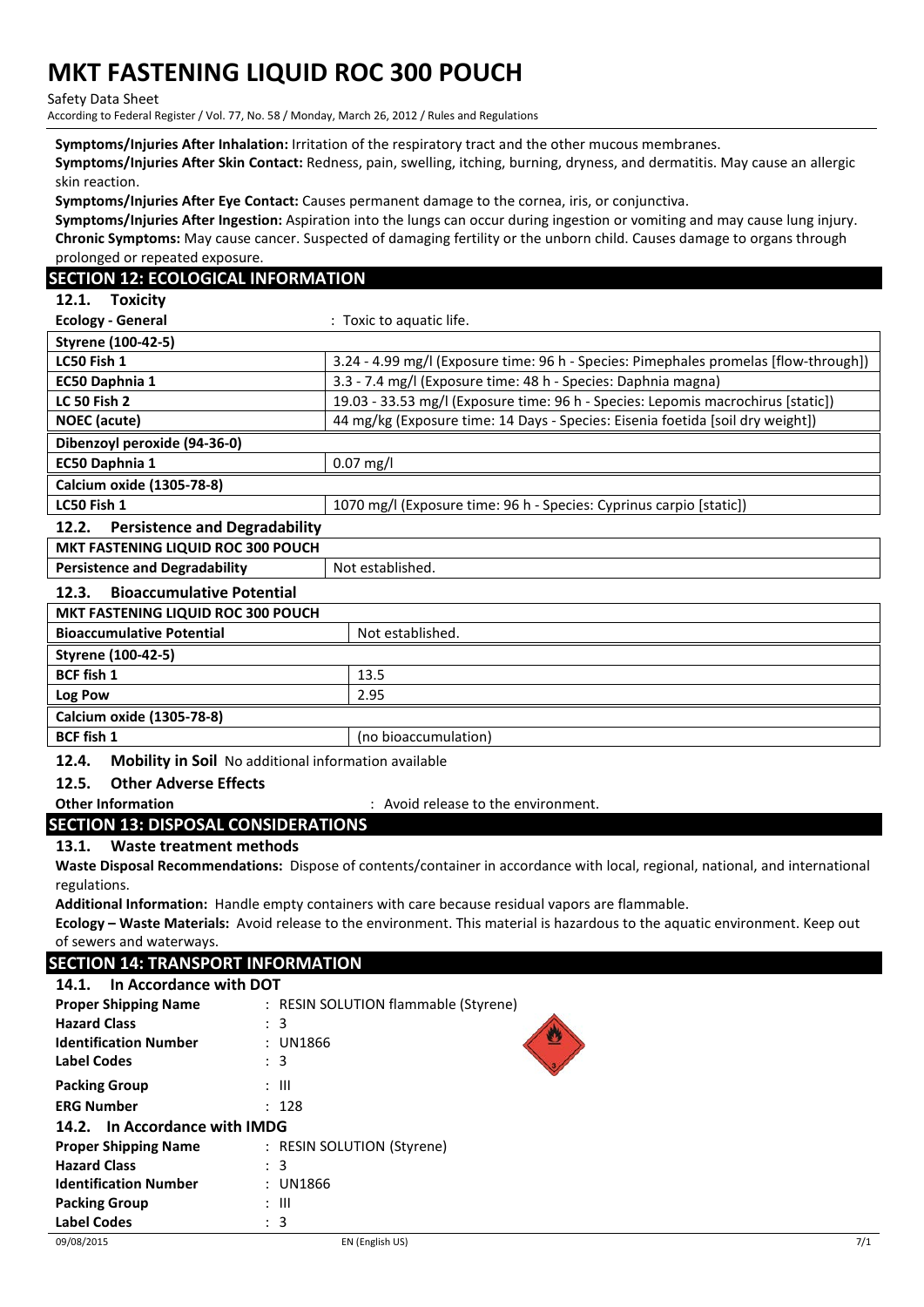Safety Data Sheet

According to Federal Register / Vol. 77, No. 58 / Monday, March 26, 2012 / Rules and Regulations

| EmS-No. (Fire)<br>$: F-E$                                                 |                                                                                                                  |  |  |  |
|---------------------------------------------------------------------------|------------------------------------------------------------------------------------------------------------------|--|--|--|
| EmS-No. (Spillage)<br>$: S-E$                                             |                                                                                                                  |  |  |  |
|                                                                           |                                                                                                                  |  |  |  |
| 14.3. In Accordance with IATA                                             |                                                                                                                  |  |  |  |
| <b>Proper Shipping Name</b><br>: RESIN SOLUTION (Styrene)                 |                                                                                                                  |  |  |  |
| <b>Packing Group</b><br>$\therefore$ $\parallel$                          |                                                                                                                  |  |  |  |
| <b>Identification Number</b><br>: UN1866                                  |                                                                                                                  |  |  |  |
| <b>Hazard Class</b><br>: 3                                                |                                                                                                                  |  |  |  |
| <b>Label Codes</b><br>: 3                                                 |                                                                                                                  |  |  |  |
| <b>ERG Code (IATA)</b><br>: 3L                                            |                                                                                                                  |  |  |  |
| <b>SECTION 15: REGULATORY INFORMATION</b>                                 |                                                                                                                  |  |  |  |
| <b>US Federal Regulations</b><br>15.1                                     |                                                                                                                  |  |  |  |
| MKT FASTENING LIQUID ROC 300 POUCH                                        |                                                                                                                  |  |  |  |
| <b>SARA Section 311/312 Hazard Classes</b>                                | Fire hazard                                                                                                      |  |  |  |
|                                                                           | Immediate (acute) health hazard                                                                                  |  |  |  |
|                                                                           | Delayed (chronic) health hazard                                                                                  |  |  |  |
|                                                                           | 1,3-Benzenedicarboxylic acid, polymer with 2,5-furandione, 2,2'-oxybis[ethanol] and 1,2-propanediol (36346-15-3) |  |  |  |
| Listed on the United States TSCA (Toxic Substances Control Act) inventory |                                                                                                                  |  |  |  |
| Styrene (100-42-5)                                                        |                                                                                                                  |  |  |  |
| Listed on the United States TSCA (Toxic Substances Control Act) inventory |                                                                                                                  |  |  |  |
| Listed on United States SARA Section 313                                  |                                                                                                                  |  |  |  |
| <b>SARA Section 313 - Emission Reporting</b>                              | 0.1%                                                                                                             |  |  |  |
|                                                                           |                                                                                                                  |  |  |  |
| Dibenzoyl peroxide (94-36-0)                                              |                                                                                                                  |  |  |  |
| Listed on the United States TSCA (Toxic Substances Control Act) inventory |                                                                                                                  |  |  |  |
| Listed on United States SARA Section 313                                  |                                                                                                                  |  |  |  |
| <b>SARA Section 313 - Emission Reporting</b>                              | 1.0%                                                                                                             |  |  |  |
| 1,2-Benzenedicarboxylic acid, dicyclohexyl ester (84-61-7)                |                                                                                                                  |  |  |  |
| Listed on the United States TSCA (Toxic Substances Control Act) inventory |                                                                                                                  |  |  |  |
| Calcium oxide (1305-78-8)                                                 |                                                                                                                  |  |  |  |
| Listed on the United States TSCA (Toxic Substances Control Act) inventory |                                                                                                                  |  |  |  |
| <b>SARA Section 311/312 Hazard Classes</b>                                | Immediate (acute) health hazard                                                                                  |  |  |  |
|                                                                           |                                                                                                                  |  |  |  |
| Quartz (14808-60-7)                                                       |                                                                                                                  |  |  |  |
| Listed on the United States TSCA (Toxic Substances Control Act) inventory |                                                                                                                  |  |  |  |
| SARA Section 311/312 Hazard Classes                                       | Immediate (acute) health hazard                                                                                  |  |  |  |
|                                                                           | Delayed (chronic) health hazard                                                                                  |  |  |  |
|                                                                           |                                                                                                                  |  |  |  |
| 15.2<br><b>US State Regulations</b>                                       |                                                                                                                  |  |  |  |
| Quartz (14808-60-7)                                                       |                                                                                                                  |  |  |  |
| U.S. - California - Proposition 65 - Carcinogens List                     | WARNING: This product contains chemicals known to the State of                                                   |  |  |  |
|                                                                           | California to cause cancer.                                                                                      |  |  |  |
| Styrene (100-42-5)                                                        |                                                                                                                  |  |  |  |
| U.S. - Massachusetts - Right To Know List                                 |                                                                                                                  |  |  |  |
| U.S. - New Jersey - Right to Know Hazardous Substance List                |                                                                                                                  |  |  |  |
| U.S. - Pennsylvania - RTK (Right to Know) - Environmental Hazard List     |                                                                                                                  |  |  |  |
| U.S. - Pennsylvania - RTK (Right to Know) List                            |                                                                                                                  |  |  |  |
| Dibenzoyl peroxide (94-36-0)                                              |                                                                                                                  |  |  |  |
| U.S. - Massachusetts - Right To Know List                                 |                                                                                                                  |  |  |  |
| U.S. - New Jersey - Right to Know Hazardous Substance List                |                                                                                                                  |  |  |  |
| U.S. - Pennsylvania - RTK (Right to Know) - Environmental Hazard List     |                                                                                                                  |  |  |  |
| U.S. - Pennsylvania - RTK (Right to Know) List                            |                                                                                                                  |  |  |  |
| Calcium oxide (1305-78-8)<br>U.S. - Massachusetts - Right To Know List    |                                                                                                                  |  |  |  |

U.S. - Pennsylvania - RTK (Right to Know) List